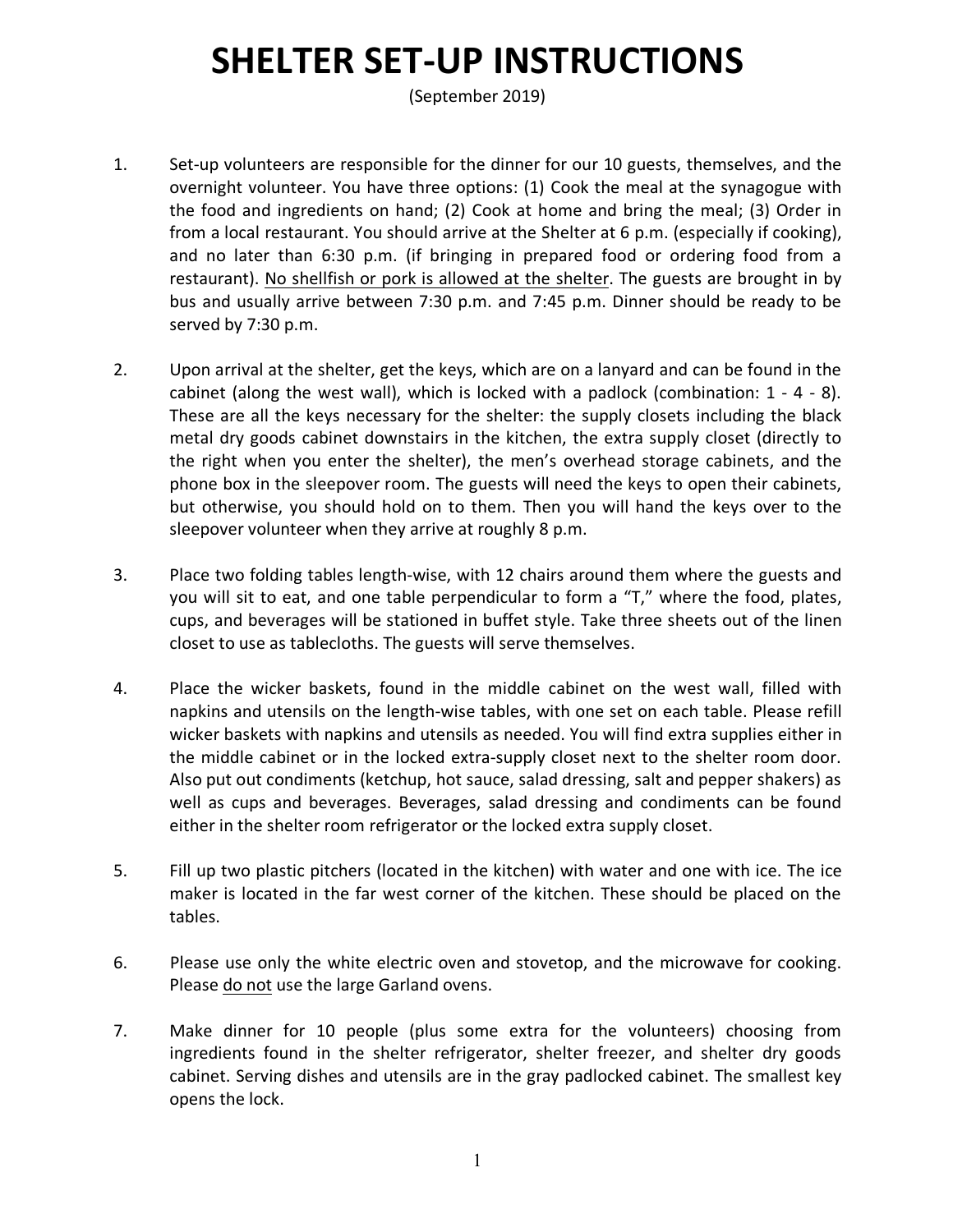- 8. Please make sure that the refrigerator upstairs in the shelter room is stocked with two containers of milk, two containers of orange juice and assorted sodas. The full supply is kept in the kitchen refrigerator or in the extra supply closet near the door.
- 9. Use the food cart, located in the kitchen, to transport the hot food and utensils from the kitchen to the shelter via the elevator. Ideally, the food will be brought up before the guests arrive at approximately 7:30 p.m. Use oven mitts (located in the gray metal utensils cabinet) when removing food from the oven. Turn the oven off. Make sure that all kitchen counters are clean and pots and pans are washed, and the oven mitts are returned to the gray metal utensils cabinet. If time doesn't allow you to wash the pots and pans, please leave them in the sink next to the Emergency Food Program's refrigerator for the guests to wash them. Dish-washing soap and a sponge are located by the sink or in the gray metal utensils cabinet. After dinner is over, the men will wash any dishes used to serve dinner. The food cart must be returned to the kitchen.
- 10. When the guests arrive, one of the guests will give you that day's manifest. Please have the guests sign their names on the document, which goes into the white Shelter Binder, located inside the closet with the combination padlock. Any new guest must sign the contract, also located in the white binder. The guests all have jobs, but they generally have that worked out amongst themselves every Monday. There is a document that spells out the weekly job responsibilities.
- 11. After dinner, the guests will take linens and set up their beds. Please give them the keys so that they can open the overhead cabinets and take them back once they've gotten settled.
- 12. Sign your name into the logbook and note in the comments section what the meal was for the night in order to let the next day's volunteer know what was served. If supplies are running low, please also email shelter@swfs.org to notify us. We do our best to keep things in stock, but it's always helpful to hear from our volunteers!
- 13. Give out toiletries to men who need them (found in the supply closet next to the linen closet). The guests will sort out their shower schedule amongst themselves.
- 14. Chat with our guests and get to know them during the meal! They are a very special group of men and we want to make them feel welcomed and relaxed. That's what makes the experience so meaningful.
- 15. When the sleepover volunteer arrives (around 8 p.m.) hand over the shelter keys to them. Please make the sleepover volunteer aware that there are sleepover instructions in the white binder in the wicker basket in the women's lounge (sleepover room). Then you are free to leave.